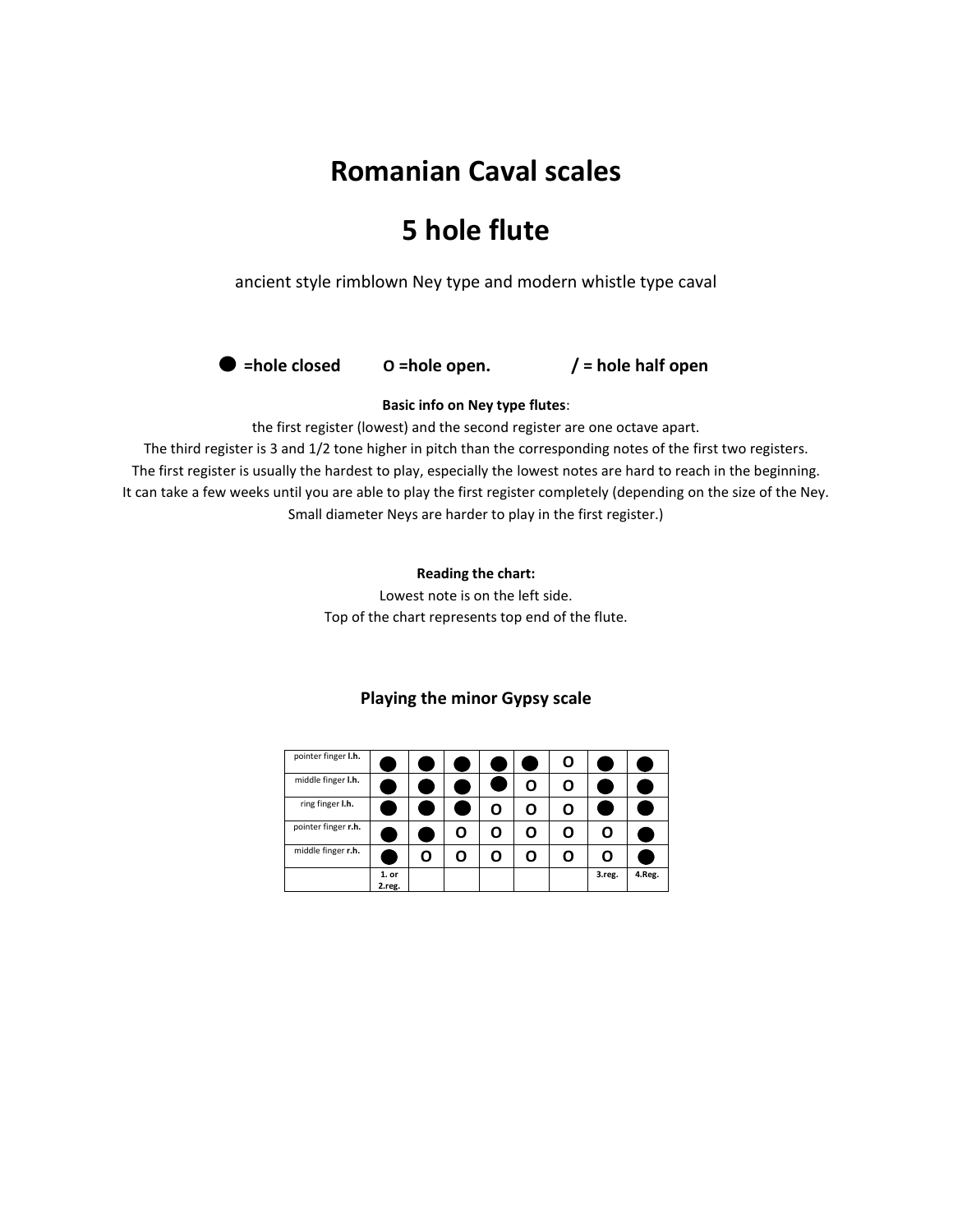**Playing the Misheberak scale (also called Romanian minor scale, Tunisian scale, Ukrainian Dorian scale):**

| pointer finger I.h. |                   |   |   |   |   |        |        |
|---------------------|-------------------|---|---|---|---|--------|--------|
| middle finger I.h.  |                   |   |   |   | O |        |        |
| ring finger I.h.    |                   |   |   | O | O |        |        |
| pointer finger r.h. |                   |   | O | O | O |        |        |
| middle finger r.h.  |                   | U | O |   | O |        |        |
|                     | $1.$ or<br>2.reg. |   |   |   |   | 3.reg. | 4.Reg. |

### **Playing a Byzantine scale**

| pointer finger I.h. |                   |  |   |        |   |        |
|---------------------|-------------------|--|---|--------|---|--------|
| middle finger I.h.  |                   |  | u |        |   |        |
| ring finger I.h.    |                   |  |   |        |   |        |
| pointer finger r.h. |                   |  | U |        | O |        |
| middle finger r.h.  | O                 |  |   | Ω      | 0 |        |
|                     | $1.$ or<br>2.reg. |  |   | 3.reg. |   | 4.Reg. |

**Playing a Spanish Gypsy scale (Phrygian Dominant)**

| pointer finger I.h. |                   |   |   |   |        |   |        |  |
|---------------------|-------------------|---|---|---|--------|---|--------|--|
| middle finger I.h.  |                   |   |   | u |        |   |        |  |
| ring finger I.h.    |                   |   |   |   |        |   |        |  |
| pointer finger r.h. |                   | U | O | U |        | O |        |  |
| middle finger r.h.  | O                 | 0 |   |   | O      | O |        |  |
|                     | $1.$ or<br>2.reg. |   |   |   | 3.reg. |   | 4.Reg. |  |